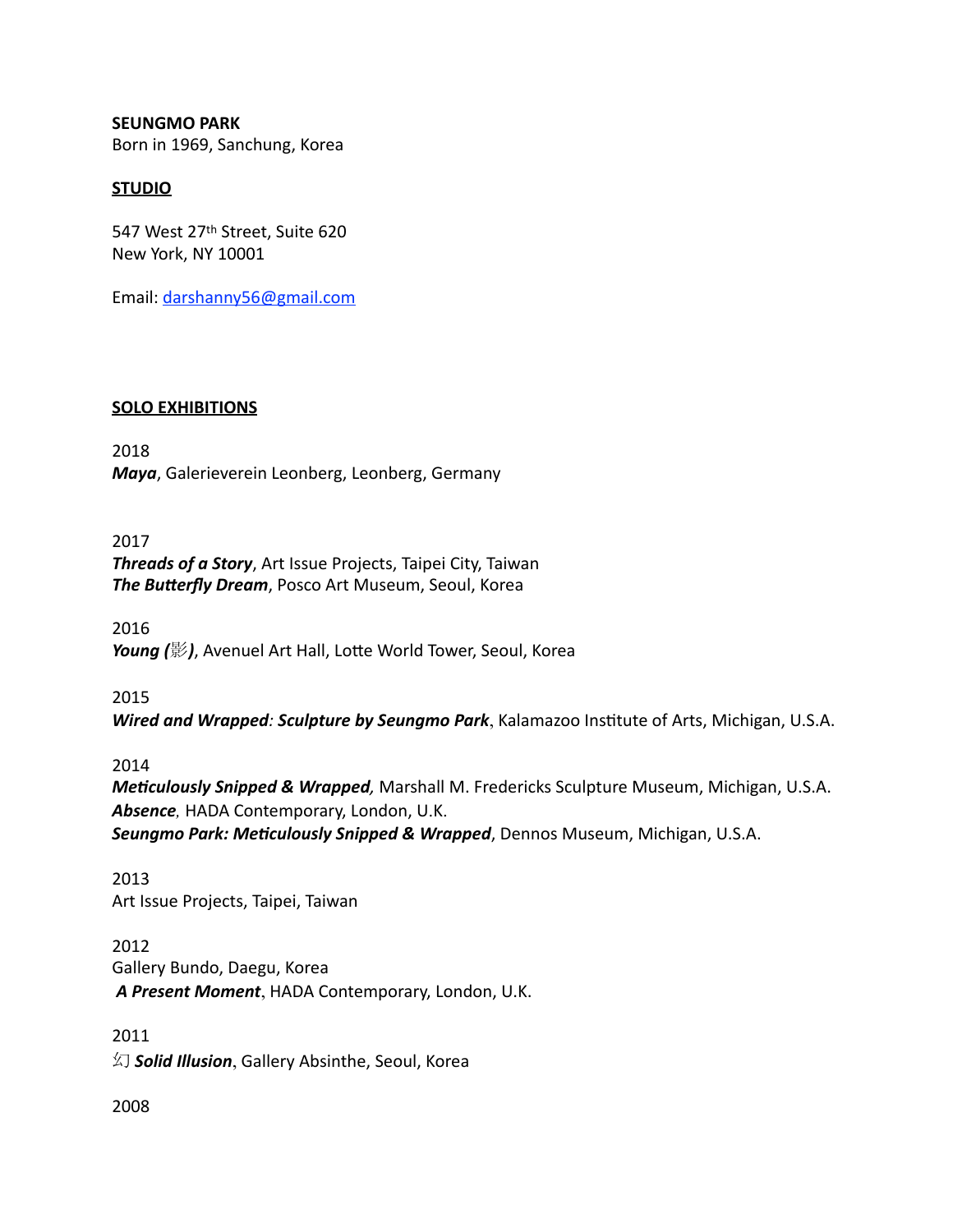Artside Gallery, Seoul, Korea

2005 Artside Gallery, Seoul Korea

# **GROUP EXHIBITIONS**

2018 **Point, Line, Plane, Cheonan Arts Center, Cheonan, Korea** 

2017

**"Arena"**, Taipei Fine Art Museum, Taipei City, Taiwan **Imaginative Things**, Ulsan Culture Art Center, Ulsan, Korea

2016 

**Post-Pop: Looking from the East, Galería IMPAKTO, Lima, Peru** *The Summer Art Loft, Bergdorf Goodman, New York, U.S.A.* **Force of Nature (curated by James Putnam),** Galerie valérie Bach, Brussels, Belgium

2015

**Situation of Existence: Contemporary Realistic Art in East Asia**, Yu-Hsiu Museum of Art, Nantou, Taiwan **Sightlines: ArtPrize 7 Exhibitions**, The Fed Galleries at Kendall College of Arts and Design, Michigan, U.S.A. **The Wolf and The Tiger: Italian Sculpture and Korean**, Museo Della Permanente, Milano, Italy

2014 *K.P.O.P.,* MOCA Taipei, Taipei, Taiwan *Cultural Code*, Springs Center of Art, Beijing, China **FEEL LIFE**, Waterfall Mansion Gallery, New York, U.S.A.

2013

**KOREA TOMORROW**, Hangaram Art Museum at Seoul Arts Center, Seoul, Korea

2012

**Illusion Space,** Gana Art Space, Seoul, Korea

**Solid Illusion**, Hangaram Art Museum at Seoul Arts Center, Seoul, Korea

進.通. Korean Contemporary Art After 1990- Part II of 20<sup>th</sup> Anniversary Special Exhibition,

Gwangju Museum of Art, Gwangju, Korea

Solid Illusion- Korean Special Exhibition CIGE 2012, Beijing, China

*Heavy Shadow- International Sculpture Festa 2012*, Hangaram Art Museum at Seoul Arts Center, 

Seoul, Korea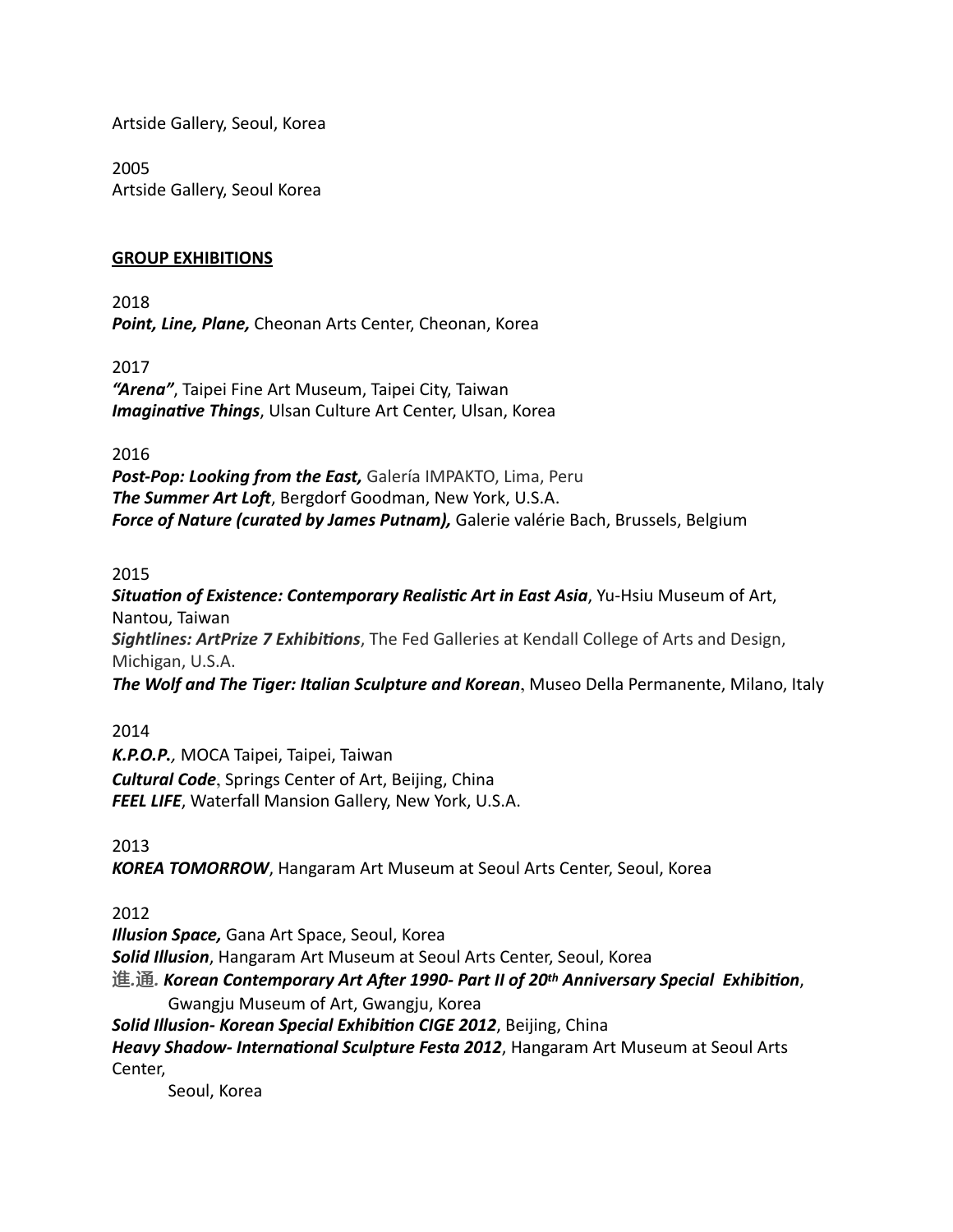*Korean Art Show 2012, New York, U.S.A.* 

2011

*Moment of Play*, Hangaram Art Museum at Seoul Arts Center, Seoul, Korea Art Way Project, Pohang Museum of Steel Art, Pohang, Korea *Korean Eye, Museum of Arts and Design, New York, U.S.A.* Korean Eye, Korean National Assembly, Seoul, Korea KOREA TOMORROW, Hangaram Art Museum, Seoul Arts Center, Seoul, Korea *The 14<sup>th</sup> International Sculpture Symposium Icheon***, Icheon, Korea** *FASHION INTO ART*, PLATEAU, Seoul, Korea

### 2010

**Power of Gyeonggi Province**, Gyeonggi Museum of Modern Art, Ansan, Korea **Scenery of Life in Art**, Pohang Museum of Steel Art, Pohang, Korea

2009

**廣場遊戱** *Outdoor Sculpture Project*, Ansan Arts Center, Ansan, Korea **Reasonable Conversation between Fashion and Art, Aram Art Museum, Goyang, Korea** *Korean Eye: Moon Generation in partnership with Phillips de Pury & Company,* Saatchi Gallery, London, U.K.

2008 Korea Now, ArtLink@Sotheby's, Tel Aviv, Israel

2007 Lines in Space, Gyeonggi Museum of Modern Art, Ansan, Korea

2004 **Outdoors Project II**, Sejong Public Art Center, Seoul, Korea

2000 **NANDAN Art Festival**, Calcutta, India

# **AWARDS**

1998 

*The 17th Korean Art Rewards Figurative Special Prize*, National Museum of Modern and Contemporary Art, Gwacheon, Korea

1997 *GRAND PRIZE*, New Core Art Competition, Gwacheon, Korea